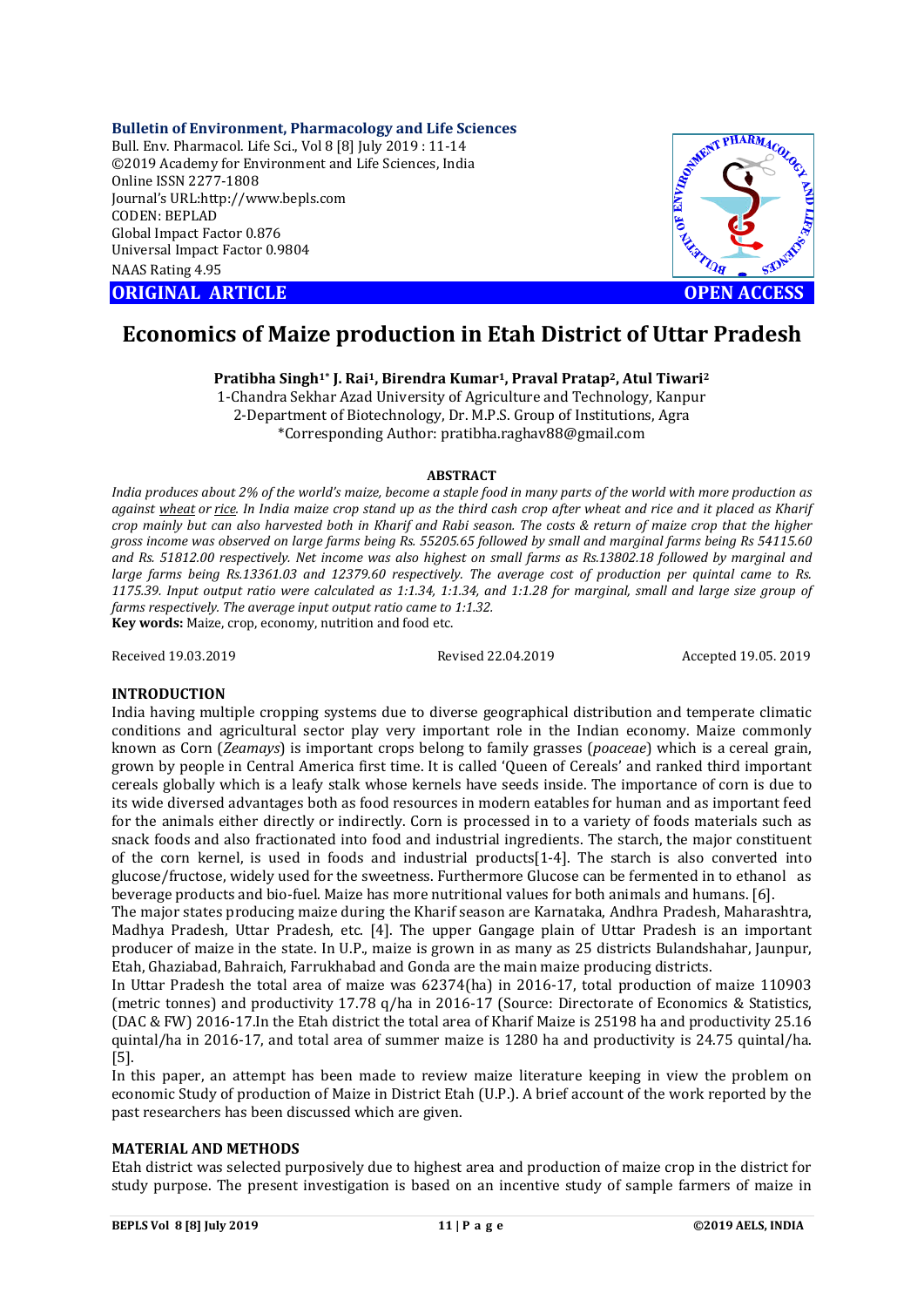#### **Singh** *et al*

District Etah with a view to bring sharp focus on economic of production of maize. For the study, two Block namely Marehra and Sakit of Etah district was selected purposively taking into consideration the concentration of area under maize in Both Blocks. As the soil and agro climatic conditions prevailing in Marehra and Sakit Blocks are more favorable for growing maize. The list of maize growing villages of the selected Blocks was prepared on the basis of information obtained from the District agricultural office and KVKs. For selection of the sample cultivators, a list of maize growers was prepared from the revenue records of each of the villages. All maize growers from the universe of 6 selected villages (3 villages from each block) was prepared then a total of 120 farmers (20 each maize growers) from each villages selected randomly. The maize growers were categorized in three size groups of farmers viz; 0-1 ha (Marginal) 1-2 ha (Small) and 2 ha and above (large) farmers on the basis of the farmers falling under each villages and different size group of category as per proportion. The primary data on aspects like details of farm family, infrastructure, land utilization, cropping pattern, resource use structure, farm production, cost and returns as well as grading and problems in production of maize were obtained by survey method from the sample cultivators for the year 2016-17 with the help of well designed scheduled prepared for the purpose. The two concepts are often used in economic analysis of crops. Cost of production refers to the economic valuation of variable inputs and fixed inputs per unit area say per hectare, while the cost of production for the crop is computed in terms of output per unit of weight say per quintal.

The expenses incurred towards land revenue, transport charges, changes to control work, etc, were included under the head of other paid out expenses.

However, Cost A can be divided in to the two parts viz, Cost A1 and Coat A2, if tenant farmers are there in the study. But in the present study Cost A1 and Cost A2 was considered equal as there was no tenant farmer in the list of selected respondents. The area of land actually cultivated by the farmers and his family including the area under trees, wells farm building etc., area under self cultivation whether it is owned or leased in and current also.

## **RESULT AND DISCUSSION**

The present investigations deal with the economics of production of maize crops grown in the study area. Cost of cultivation is a pre-requisite to estimate the unit cost of production and to judge whether the price of crop is remunerative or not. Economics of production of crops covers input cost item- wise, input cost on the basis of cost concept and level of income obtained from the crops, on the sample farms of different size group.

## **Break-up of input cost for Maize:**

The total cost incurred on cultivation of maize crop and its breakup in to factors of inputs per hectare has been given in table-1 Portrays that the average cost of cultivation of maize crop came to Rs. 40530.15 per hectare. The cost of cultivation shows increasing trend with the increases in size of farm. It came to Rs.38450.97 on marginal farms, Rs.40313.42 on small farms and Rs.42826.05 on large farms. The higher cost on big farms was mainly due to use of higher inputs like manures fertilizers and irrigation charges. On an average highest human labour of Rs 8779.11 was employed for man cultivation large farms being Rs.9168.26 followed by small and marginal farms being Rs. 8788.44 and Rs. 8380.60 respectively.

| S. No          | Particular          | Size group (in ha) |         |           | Average |
|----------------|---------------------|--------------------|---------|-----------|---------|
|                |                     |                    |         |           |         |
|                |                     | $0 - 1$            | $1 - 2$ | 2 & above |         |
| A              | Variable cost       |                    |         |           |         |
| 1              | Human labour        |                    |         |           |         |
| a.             | Family labour       | 5866.42            | 5273.04 | 2750.48   | 4629.98 |
|                |                     | (15.25)            | (13.08) | (6.42)    | (10.07) |
| b.             | Hired lobour        | 2514.18            | 3515.4  | 6417.78   | 4149.12 |
|                |                     | (6.53)             | (8.72)  | (14.98)   | (10.07) |
|                | Total human labour  | 8380.6             | 8788.44 | 9168.26   | 8779.1  |
|                |                     | (21.79)            | (21.89) | (21.4)    | (21.69) |
| $\overline{2}$ | Tractor power       | 4080.34            | 4308.26 | 4564.38   | 4317.66 |
|                |                     | (10.61)            | (10.68) | (10.65)   | (10.64) |
| 3              | Fertilizer & manure | 4128.18            | 4224.25 | 4556.26   | 4302.89 |
|                |                     | (10.73)            | (10.47) | (10.63)   | (10.61) |
| 4              | Seeds               | 2150.6             | 2216.45 | 2478.44   | 2281.83 |
|                |                     | (5.59)             | (5.49)  | (5.78)    | (5.62)  |
| 5              | Irrigation          | 5265.36            | 5480.24 | 5668.22   | 5471.27 |
|                |                     | (13.69)            | (13.59) | (13.23)   | (13.5)  |

| Table-1: Total cost and its breakup of Maize crop (Rs/ha) |  |  |
|-----------------------------------------------------------|--|--|
|-----------------------------------------------------------|--|--|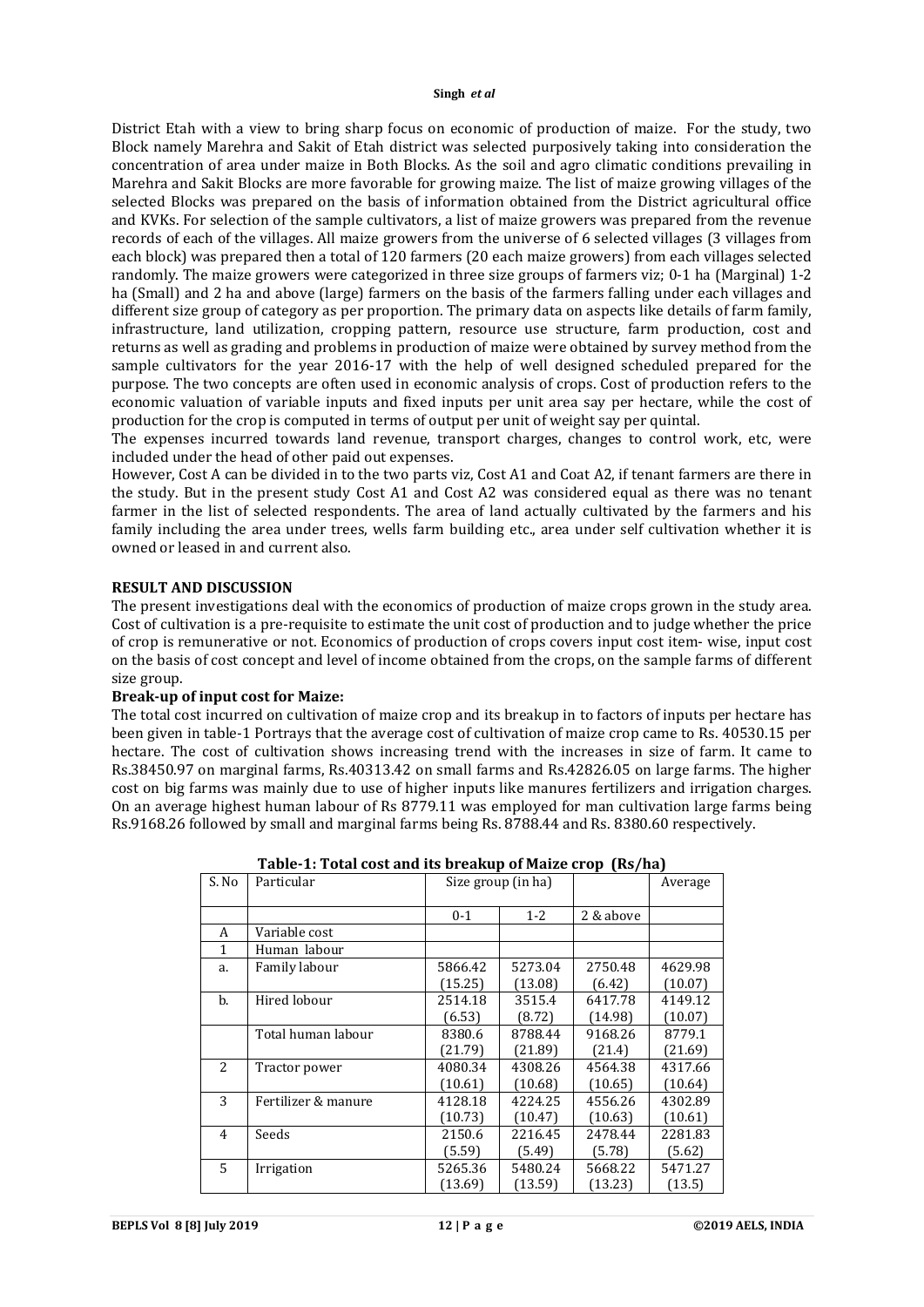#### **Singh** *et al*

| 6 | Plant protection            | 1480.38  | 1668.31  | 1923.48  | 1690.72  |
|---|-----------------------------|----------|----------|----------|----------|
|   |                             | (3.85)   | (4.13)   | (2.39)   | (3.45)   |
| 7 | Interest on working capital | 784.76   | 856.51   | 1024.34  | 888.53   |
|   |                             | (2.04)   | (2.12)   | (2.39)   | (2.1)    |
|   | Total variable cost         | 26270.22 | 27542.46 | 29383.38 | 27732.02 |
|   |                             | (68.32)  | (68.32)  | (68.61)  | (68.41)  |
|   | Total fixed cost            |          |          |          |          |
| A | Rental value of land        | 9000     | 9000     | 9000     | 9000     |
| B | Depreciation                | 1060.26  | 1256.99  | 1480.89  | 1266.04  |
|   |                             | (2.75)   | (3.11)   | (3.45)   | (3.1)    |
| C | Repair to dead stock        | 706.8    | 837.99   | 987.26   | 844.01   |
|   |                             | (1.83)   | (2.16)   | (2.3)    | (2.09)   |
| D | Interest on fixed capital   | 1413.69  | 1675.98  | 1974.52  | 1688.06  |
|   |                             | (3.67)   | (4.15)   | (4.61)   | (4.14)   |
|   | Total fixed cost            | 12180.75 | 12770.96 | 13442.67 | 12798.13 |
|   |                             | (31.67)  | (31.67)  | (31.38)  | (31.57)  |
|   |                             |          |          |          |          |
|   | Total cost                  | 38450.97 | 40313.42 | 42826.05 | 40530.15 |
|   |                             | (100)    | (100)    | (100)    | (100)    |

Note: Figures in parentheses show the percentage to their respective total.

This was to proportionately more use of family labour on marginal farms whether more use of hired labour on large farms. The marginal and small farms had more family labour than that of hired labour. The average total human labour for all size group of the farm came to Rs. 8779.11 total operational costs was observed to be Rs. 26270.22 Rs. 27542.46 and Rs 29383.38 on marginal, small and large farms respectively, with overall average operational total cost being Rs. 27732.02.

## **Yield and Returns:**

The return received from maize crop on per hectare basis has been presented in Table-2.

| S. No          | Particulars                    | Size group of the farms (ha) | Average  |           |          |
|----------------|--------------------------------|------------------------------|----------|-----------|----------|
|                |                                | $0 - 1$                      | $1 - 2$  | 2 & above |          |
| $\mathbf{1}$   | Input cost                     | 38450.97                     | 40313.42 | 42826.05  | 40530.15 |
| 2              | Total yield in qtl /ha         | 33.58                        | 34.64    | 35.18     | 34.46    |
| 3              | Rate (in Rs./qtl)              | 1400                         | 1415     | 1420      | 1412     |
| $\overline{4}$ | Main product                   | 47012                        | 49015.6  | 49955.65  | 48661.08 |
| 5              | By product                     | 4800                         | 5100     | 5250      | 5050     |
| 6              | Gross income                   | 51812                        | 54115.6  | 55205.65  | 53711.08 |
| 7              | Net income                     | 13361.03                     | 13802.18 | 12379.6   | 13180.94 |
| 8              | Cost of production per quintal | 1145.05                      | 1163.78  | 1217.34   | 1175.39  |
|                | Input-output ratio             | 01:01.3                      | 01:01.3  | 01:01.3   | 1:1.32   |

**Table -2: Total Returns received from maize. (In Rs. /ha)**

It is quite evident from table-2 that the higher gross income was observed on large farms being Rs. 55205.65 followed by small and marginal farms being Rs 54115.60 and Rs. 51812.00 respectively. Net income was also highest on small farms as Rs.13802.18 followed by marginal and large farms being Rs.13361.03 and 12379.60 respectively. The higher net income on small farms was mainly due to better management & case utilized as small probability, agricultural technology, improved and suitable quantity of seeds, timely and appropriate applications of irrigation and plant protection practices, efficient supervision and management. The average cost of production per quintal came to Rs. 1175.39.Input output ratio were calculated as 1:1.34, 1:1.34, and 1:1.28 for marginal, small and large size group of farms respectively. The average input output ratio came to 1:1.32.

## **Cost concept**

The cost and return on the basis of cost concept in the production of maize have been presented in Table-3.